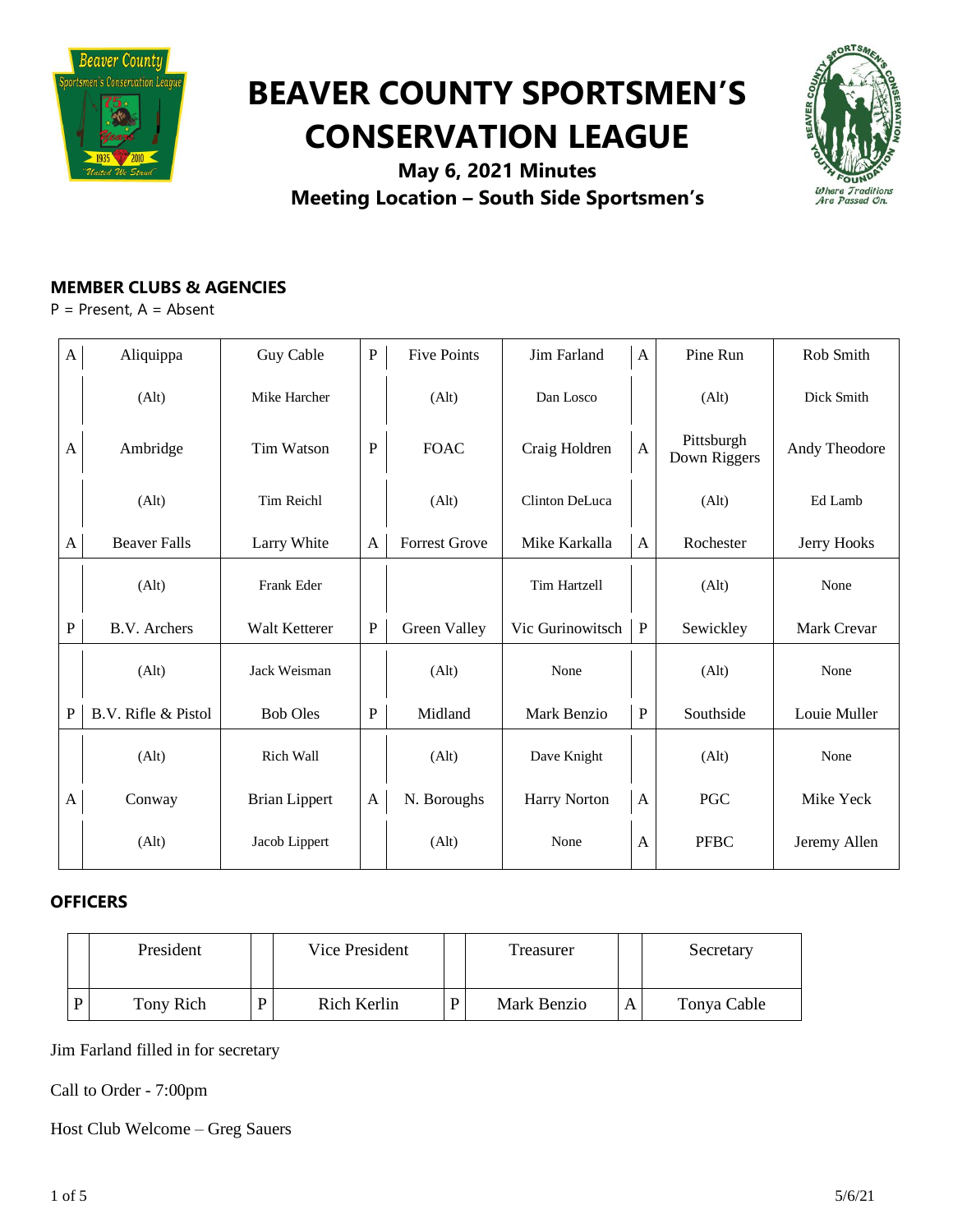## **GUEST SPEAKER** –

- William Braslawsce running for Magisterial District Judge spoke on his military background, professional and experience in regards to upcoming election, community contribution and personal background as well as the importance of voting.

Tony  $\overline{R}$  – discussion regarding level of support of the  $2<sup>nd</sup>$  amendment.

William Braslawsce – responds in support of the  $2<sup>nd</sup>$  amendment with further discussion in regards to the court system, the law, etc. Discussed some of his participation in some of the other club shooting activities.

Tony  $R$  – We the People stand strong in protecting our  $2<sup>nd</sup>$  amendment.

Walt K, William B & Craig  $H - AR$  discussion.

Last Month's Minutes – Motion to Approve, BVRP / Sewickley. Passed

Treasurer's Report - See Mark Benzio for report.

• Motion to approve, BVRP / Green Valley. Passed.

**ELECTION** – NONE

(July – appoint nominating committee  $& October - Electronics)$ )

#### **COMMUNICATIONS**

• None

## **STATE AGENCIES**

- PA GAME COMMISSION Mike Yeck
	- Absent

PA FISH & BOAT COMMISSION - Jeremy Allen

• Absent

## **COMMITTEE REPORTS**

BOOKLET - Rob Smith

• Absent

GAME - Mike Harcher

• Absent

#### POLLUTION - Mike Harcher

• Absent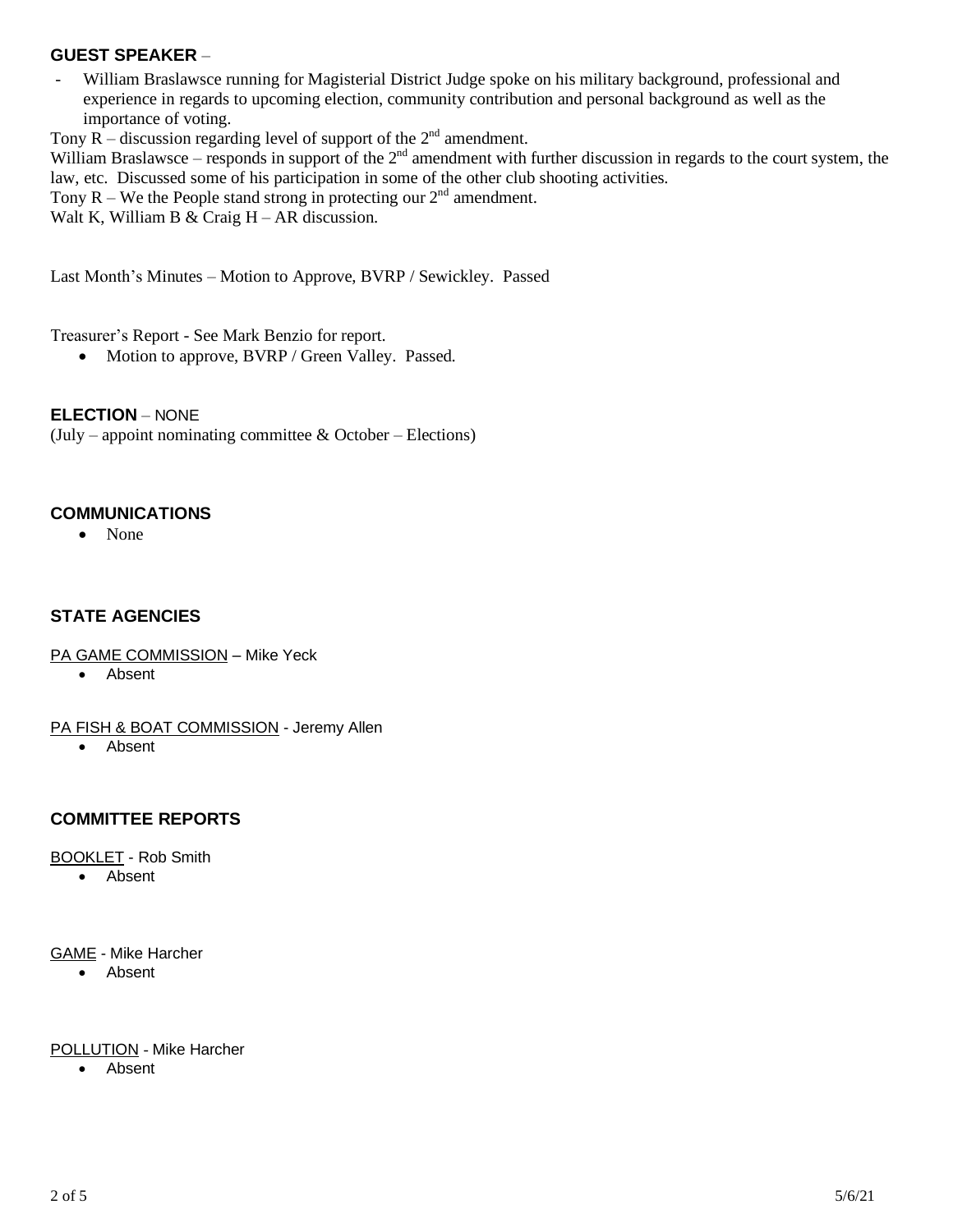#### FISHING DERBY - Mike Zon

- Bucktails crew stocked 350 fish April  $28<sup>th</sup>$
- Derby was held on May  $1<sup>st</sup>$  (8am 12 pm) with 12 tagged fish
- 70 kids fishing
- Youth Foundation was present with extra rods and tackle if needed
- 3 tagged fish caught for a prize (Hopewell Twp. provided the  $1<sup>st</sup>$  prize & the youth foundation provided the other 2 prizes)
- $50 / 50$  brought in \$300.00
- Lots of nice fish caught, thanks to everyone that helped.
- $$750.00 \text{ cost of fish} + $139.85 \text{ cost of 6 prizes if a tag was caught} = Total cost $889.85$
- 3 rod & reel combos and a tackle box were left over and will be kept for next years derby or the youth field day

Tony  $R -$  great day!

#### FISH COMMITTEE - Mike Zon

- Get out and fish; the best fishing of the season is going on now
- May  $10^{th}$  Brady's Run Trout Stocking

## CONSERVATION CAMP - Breanna Edmiston

• Absent

Camp is cancelled for 2021.

**ARCHERY** - Walt Ketterer.

- Introductory Youth Archery every Thursday evening 7:00 8:45 pm. Instructions provided. Adult supervision. Everything is provided.
- Mother's Day shoot women shoot for free.
- 3D shoots on Sunday

## EVENTS COORDINATOR - Craig Holdren

- Updating the website
- Focusing on Updates coming for  $2<sup>nd</sup>$  Amendment Rally in Harrisburg, elections, etc.
- Send photos for the website.

## LEGISLATIVE - Bob Oles

- Discussion in regards to Government instilling fear in the people, pandemic approach and socialism. Discussion on Rep. Lauren Boebert and her stand on H.R. 127. Discussion on The Biden Administration's Assault on the Firearms Industry. Article passed out to all. *[Article](https://drive.google.com/file/d/15xj7KpNQJkXxQLgBXtsaHUwrOMvJ-u5b/view?usp=sharing)*
- Primary Elections Voters Guide by FOAC passed out to all. *[Voters](https://drive.google.com/file/d/10HOUnm6C9__mR33yNUsMX1LF2HrCquiM/view?usp=sharing) Guide* 5 Ballot "Constitutional" Questions. Handouts passed out to all. *Ballot [Questions](https://drive.google.com/file/d/1dGMIRm0ujLFyhxltkJRgnremgTEa-WS7/view?usp=sharing)* VOTE YES to the 1<sup>st</sup> 2 QUESTIONS

Craig – Spoke with Vogel and Barletto regarding bills that need addressed. It is important to call your representatives to get their support for our  $2<sup>nd</sup>$  amendment.

Craig – Sean Parnell is running for Senate.

Tony – discussion regarding "We the People" own this country and the representatives work for us. We need to stick together and NOT let the politicians divide us. They ask for our support and we need a "togetherness"; whereby, "We the People" are strong in number to stand together and protect our rights.

Rich K – the Governor's State of Emergency regarding gun control discussed.

Craig H – discussion on what is happening in regards to defunding the police; while also trying to take our right to defend our self away.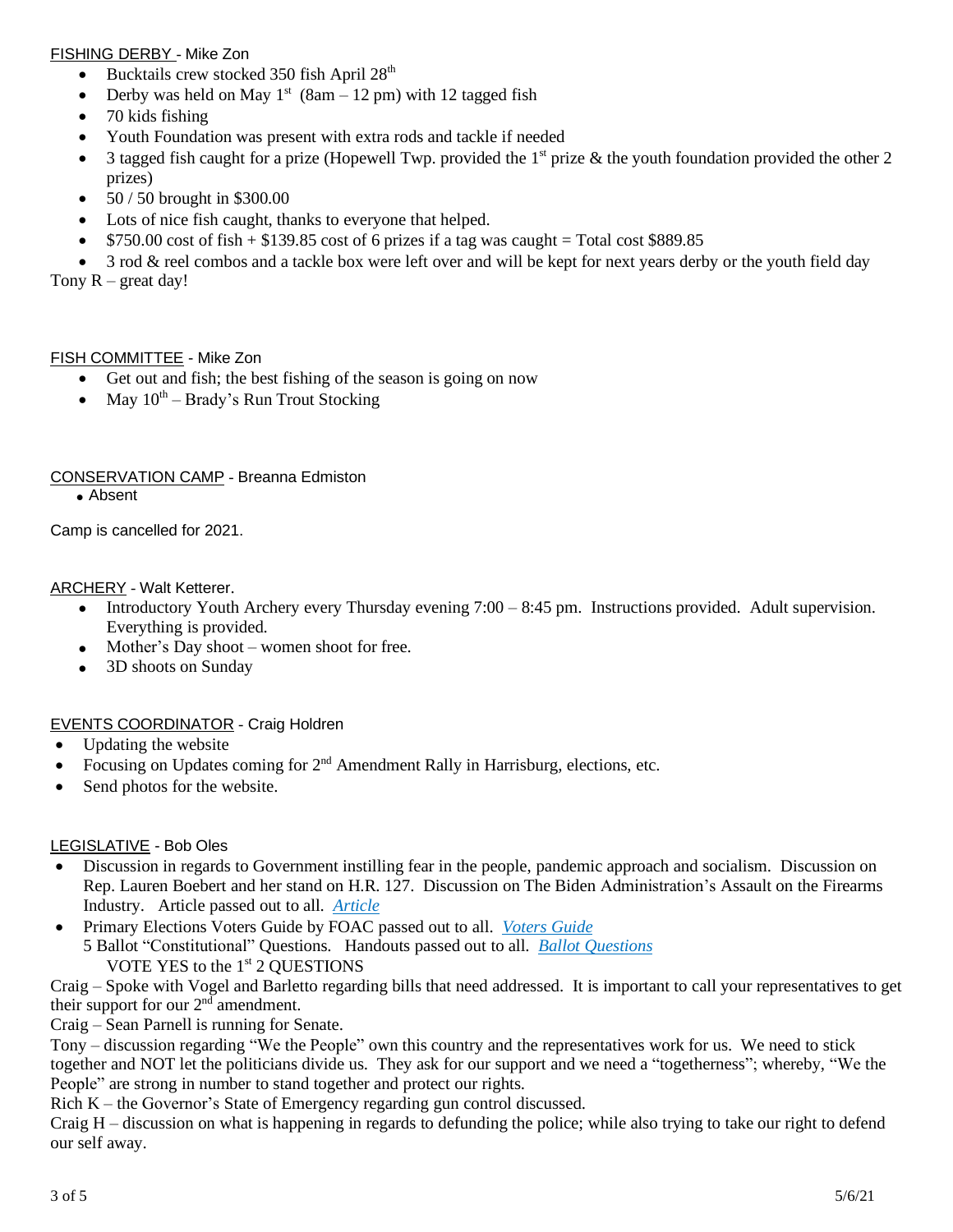## **HUNTER EDUCATION - George Sullivan**

• Absent

## CONSERVATION DISTRICT - Dick Smith

• Absent

## YOUTH FOUNDATION – Mike Zon *YF [Minutes](https://drive.google.com/file/d/1zBkzQG-uLaQFv1WXCksWy09k0GazlHpV/view?usp=sharing)*

- Meeting held on April  $15<sup>th</sup>$
- Derby was discussed.
- Correction was made to the March month's minutes (small games of chance license was \$125)
- Presented Youth Foundation Certificates to 5 Clubs (Midland, 5 Points, South Side, Ambridge & Beaver Falls) for providing donations to the Youth Foundation.
- Treasurer Report: See Dan Householder for report
- Gun Raffle currently going on  $-$  see Rich for tickets.
- Sporting Clay Shoot scheduled for Youth Foundation Fundraiser Event on September 11<sup>th</sup>, 2021 to be held at Rochester Club.
- The youth foundation has a print that may become a fall fundraiser.
- Camp & Youth day cancelled this year.
- Next Meeting will be held on May  $20<sup>th</sup>$

Rich K – Discussed the importance of funding the youth foundation activities for the youth. Also, Funding is available for youth field days at clubs. A form to be completed.

FUND RAISING - Need a Chairman.

• Current Raffle is 2 guns from the turkey banquet. Bring in will be \$2,000 (split between the league and the youth foundation)

## YOUTH MENTORED HUNTS - Rich Kerlin

• No Report

## YOUTH FIELD DAY - Tonya Cable

• Absent

- Rich K already had our  $1<sup>st</sup>$  committee meeting plans underway for 2022
- Mike Z discussion on possible age change for the field day to reach more kids.

BANQUET - Tony Rich

• No Report

## **BIG KNOB FAIR - Guy, Tonya & Chayce Cable**

• Absent